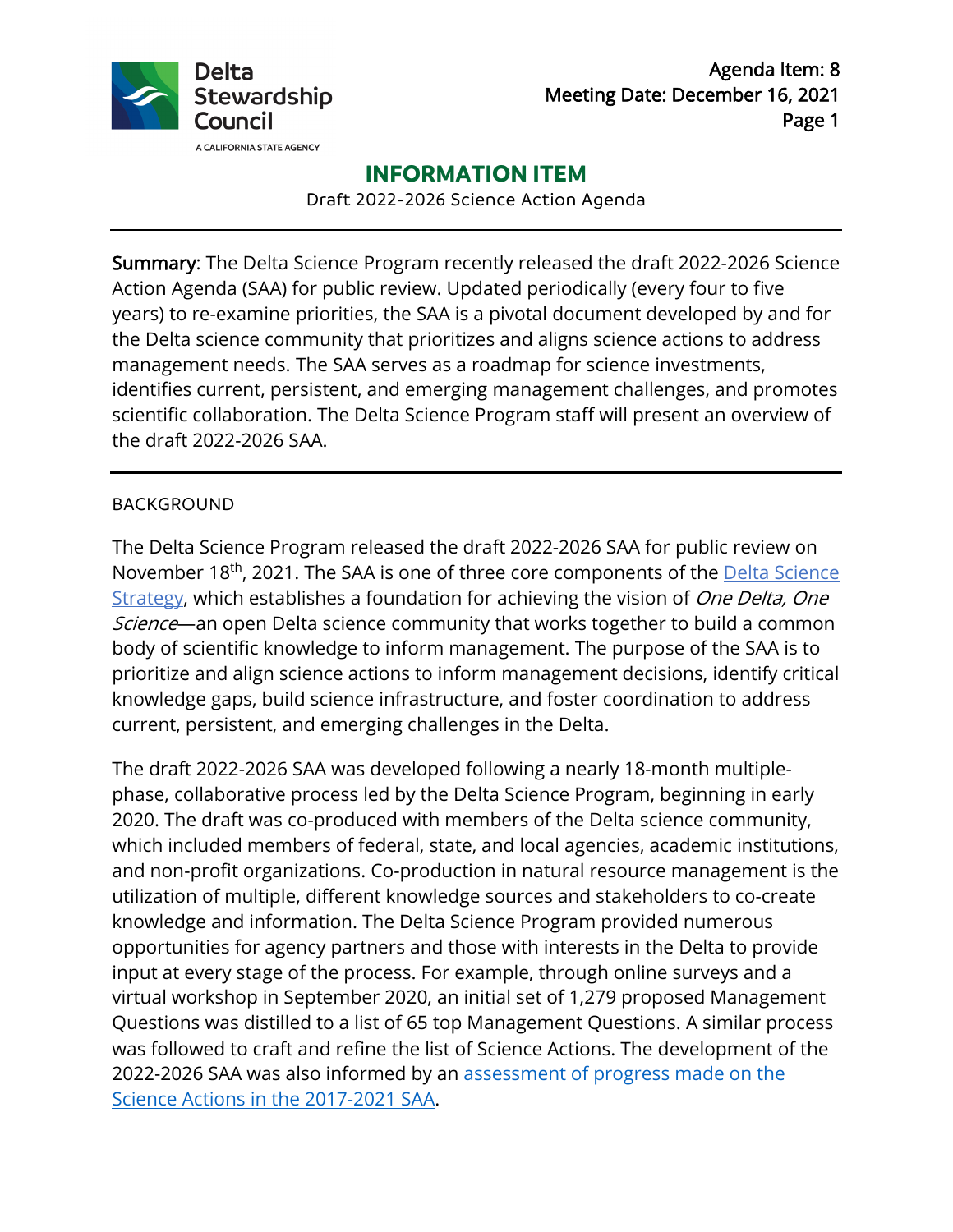Like the 2017-2021 SAA, the draft 2022-2026 SAA prioritizes 25 top Science Actions. Because the SAA represents shared science priorities of the Delta scientific community, it provides a valuable framework to guide science planning and [funding](https://deltacouncil.ca.gov/delta-science-program/research-funding-and-fellowships) [by the Council](https://deltacouncil.ca.gov/delta-science-program/research-funding-and-fellowships) (e.g., PSNs and Delta Science Fellows) and its partners. The Delta Science Program looks forward to comments received during the public review period.

# INFORMATION ABOUT THE TOPIC

The presentation will provide an overview of the Top 25 Science Actions and six Management Needs included in the draft 2022-2026 SAA. The SAA is structured around three main components:

- Management Needs: information necessary to (1) achieve policy or regulatory objectives, (2) assess the effects of a past or future management action, and/or (3) inform a decision between multiple scenarios.
- Management Questions: target uncertainty around a given management topic, often are specific to a single agency or a set of agencies' or organizations' priorities (but do, generally, have a system-wide application), and, when answered, provide information that will inform management needs.
- Science Actions: scientific activities undertaken to generate information or create tools that advance the utility of knowledge to address the physical, natural, and social-economic challenges of the Delta. Examples include research, monitoring, modeling, data management, synthesis, adaptive management, and more.

# Top 25 Science Actions

The top 25 Science Actions included in the draft 2022-2026 SAA are responsive to six integrative Management Needs and 65 Top Delta Management Questions that reflect the complexity of social and environmental challenges and knowledge gaps in the Delta. These Science Actions focus on both (1) generating new information or tools, and/or (2) improving, or enhancing the use and reach of, existing scientific information, tools, or knowledge.

# New for 2022-2026 SAA

Delta Stewardship Council 980 Ninth Street, Suite 1500, Sacramento, CA 95814 (916) 445-5511 Developing the 2022-2026 SAA began with the crowdsourcing of an unprioritized list of Management Questions, a feature new to this iteration of the SAA. The SAA connects Science Actions that are responsive to Management Needs and informed by Management Questions. The addition of Management Questions was suggested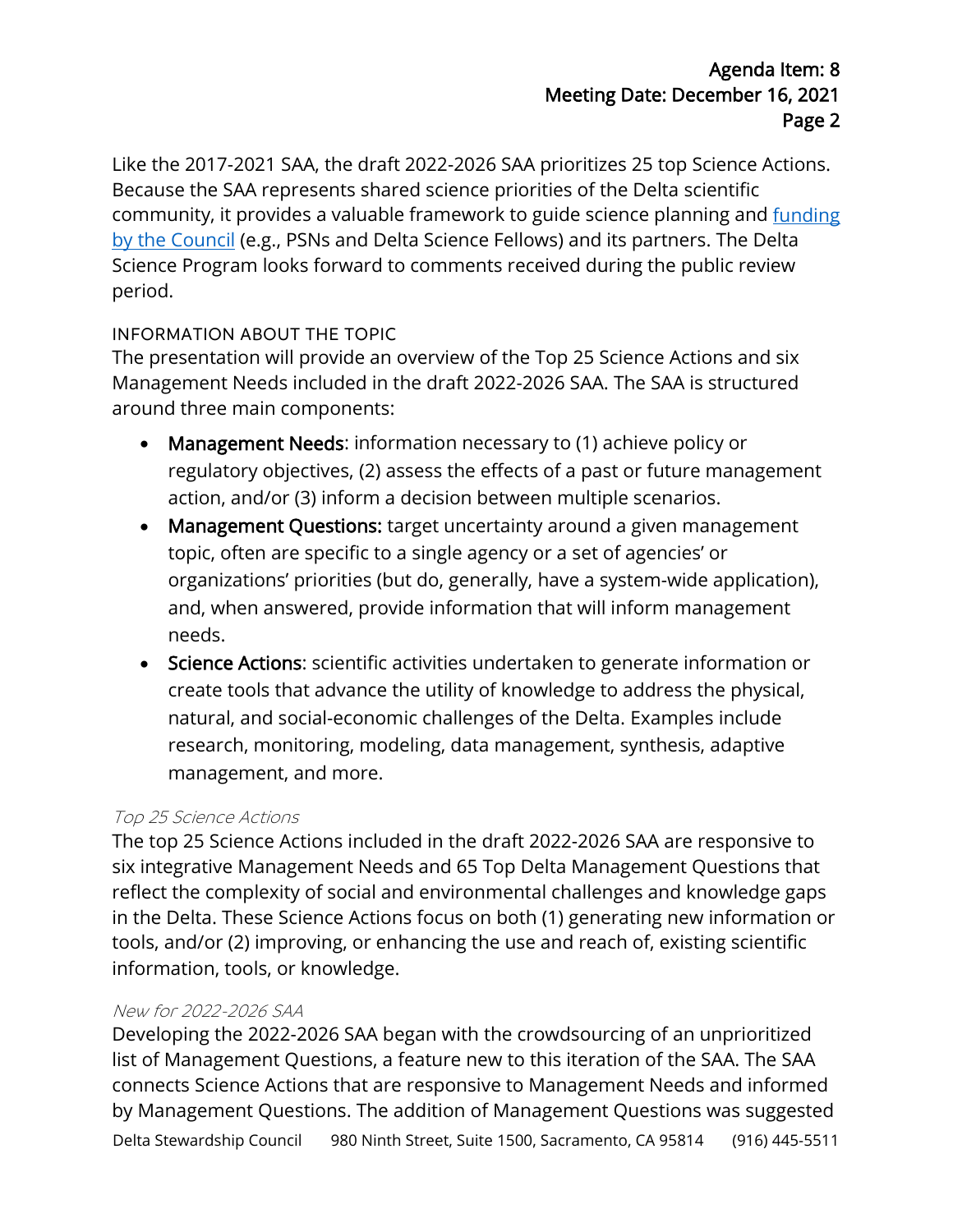by the Delta Plan Interagency Implementation Committee's 2019 Delta Science Funding and Governance Initiative to enhance coordination across the Delta science enterprise and ensure that Science Actions directly inform policy and management.

#### Tracking success on the 2017-2021 SAA

The Delta Science Program took stock of progress made to address the Science Actions identified in the previous SAA to inform this new iteration. The [2017-2021](https://scienceactionagenda.deltacouncil.ca.gov/pdf/SAA-Progress-Summary.pdf) [SAA Progress Summary](https://scienceactionagenda.deltacouncil.ca.gov/pdf/SAA-Progress-Summary.pdf) synthesized science activities in the Bay-Delta community, highlighting how resources were allocated and outstanding knowledge gaps. These outstanding gaps were considered when developing the Science Actions for the 2022-2026 SAA. Over 30 reviewers commented on the 2017-2021 SAA Progress Summary, and over 10 external partners contributed to the initial draft document. Among the 25 Science Actions in the 2017-2021 SAA:

- nine saw early progress (e.g., "Initiate a research program on the Delta as an evolving place that integrates the physical and natural sciences with the social sciences");
- seven saw moderate progress (e.g., "Investigate the most cost-effective methods to improve species habitat on working lands"); and
- nine saw significant progress (e.g., "Develop tools to assist adaptive management in the Delta").

#### Public Review Draft

The draft 2022-2026 SAA was released via listserv for public review on November 18, 2021. The review period is open through January 21, 2022. The Delta Science Program will consider input from the review period when revising the final SAA, anticipated by Spring 2022.

FISCAL INFORMATION Not applicable.

LIST OF ATTACHMENTS Attachment 1: 2022-2026 Science Action Agenda – Public Review Draft

[https://scienceactionagenda.deltacouncil.ca.gov/pdf/2021-11-17-2022-2026-saa](https://scienceactionagenda.deltacouncil.ca.gov/pdf/2021-11-17-2022-2026-saa-public-review-draft.pdf)[public-review-draft.pdf](https://scienceactionagenda.deltacouncil.ca.gov/pdf/2021-11-17-2022-2026-saa-public-review-draft.pdf)

CONTACT Rachael Klopfenstein

Senior Environmental Scientist